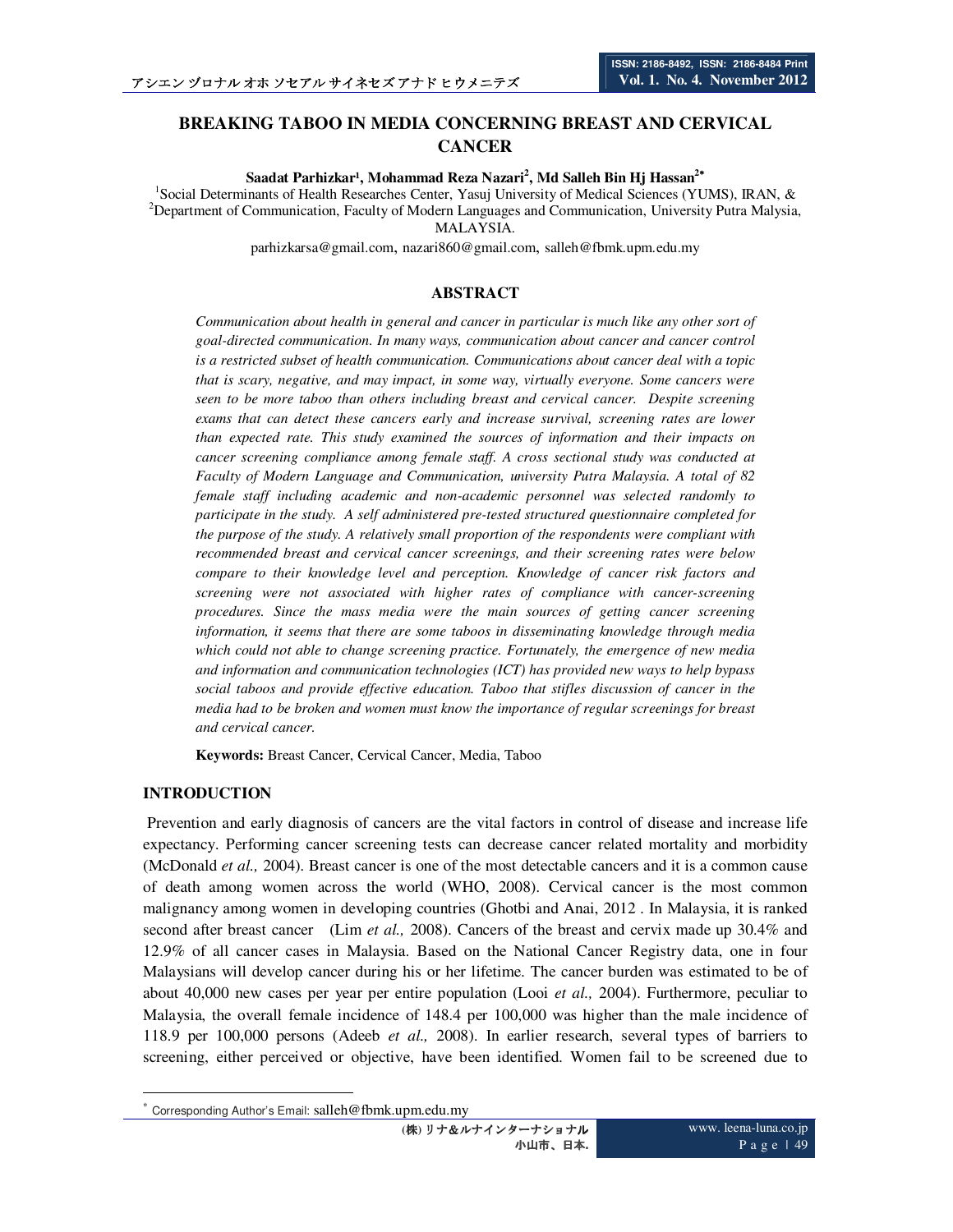insufficient resources, lack of knowledge, inability to access the health care delivery system, individual psycho-social and cultural contexts, fear, or limited family support and community participation (Othman and Rebolj, 2009).

Solving the problem of how to provide effective health education on diseases subject to social taboos is an immediate need (Sorcar & Nass, 2010). Cancer is a taboo or forbidden condition in almost of the countries, and patients would rather consult the gods, oracles, prayer centers, or other spiritual media to know 'why and who is behind' the condition. Some cancers were seen to be more taboo than others including breast and cervical cancer (Thomas *et al.,* 2005). Despite screening exams that can detect these cancers early and increase survival, screening rates are lower than expected rate. This study examined the sources of information and their impacts on cancer screening compliance among female staff.

# **METHODS AND MATERIALS**

# **Study Design and Population**

A cross sectional survey was conducted from  $5<sup>th</sup>$  January to 15th March 2010 at Faculty of Modern Languages and Communication, University Putra Malaysia. Out of 164 ladies who worked in the faculty, a total of 82 female staffs including academic and non-academic personnel were selected randomly to participate in the study. Verbal informed consent was obtained from all the study participants.

## **Data Collection and Study Instrument Development**

A self administered pre-tested structured questionnaire completed for the purpose of the study. The questionnaire was designed to obtain information on socio-demographic characteristics, knowledge, and perceptions of breast and cervical cancer and their screening. It was developed based on information drawn from the literature on risk factors, signs and symptoms, and common methods for early detection of these cancers.

A five point Likert type scale (from strongly agree to strongly disagree) was used to elicit the perception of the women towards management and treatment outcomes of breast and cervical cancer. Developed in English language, the questionnaire was then translated into Bahasa Malay, which is the national language of Malaysia. The translation was validated using the standard forward and backward method. Face and content validation was done by five senior faculty members from different departments including Community Health, Family Medicine, Imaging, Cancer Laboratory and Gynaecology. The questionnaire was pre-tested on a convenient sample of 30 women (not included in final sample) drawn from the target population. Participants were awarded one point for each correct response and zero points for each wrong or "do not know" response on items related to knowledge.

#### **Data Analysis**

All data were analyzed using the Statistical Package for the Social Sciences (SPSS Inc., Chicago, IL) version 18.0. One-way ANOVA with Post Hoc Tukey HSD (Honestly Significant Difference: a Post Hoc analysis used for multiple comparisons in order to detect where differences exist between pairwise groups) was used. The level of statistical significance was set at  $p<0.05$ .

#### **RESULTS**

The mean age of the participants was  $31.6\pm7.9$  years (Table 1). Support Staff group constituted the majority of the participants (58.3%) followed by the Non-academic Staff (25.6%). More than fiftyseven percent of the respondents were married.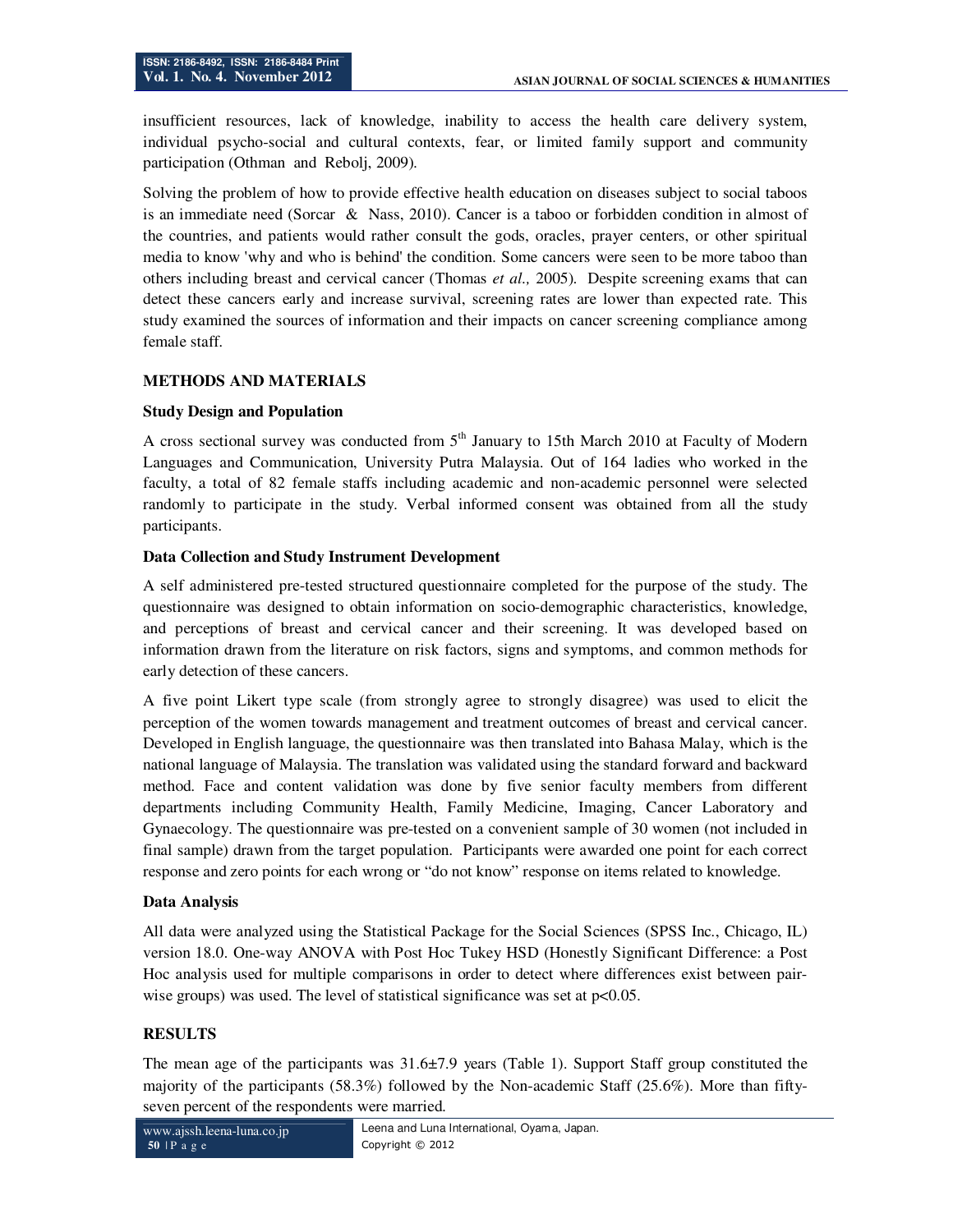$\overline{a}$ 

| <b>Characteristics</b>          | N                        | $\%$             |
|---------------------------------|--------------------------|------------------|
| <b>Total Subjects</b><br>$= 82$ |                          |                  |
| Mean Age<br>$=31.6 \pm 7.9$     |                          |                  |
| Age Group                       |                          |                  |
| 20-30                           | 48                       | 58.5             |
| 31-40                           | 25                       | 30.5             |
| $41 - 50$                       | 5                        | 6.1              |
| 51-60                           | $\overline{\mathcal{L}}$ | 4.9              |
| >60                             | $\overline{0}$           | $\boldsymbol{0}$ |
| <b>Marital Status</b>           |                          |                  |
| Single                          | 32                       | 39               |
| Married                         | 47                       | 57.3             |
| Divorce                         | $\mathbf{1}$             | 1.2              |
| Widow                           | $\overline{c}$           | 2.4              |
| <b>Educational Level</b>        |                          |                  |
| <b>High School</b>              | 20                       | 24.4             |
| Community College               | 7                        | 8.5              |
| B.Sc                            | 34                       | 41.5             |
| M.Sc                            | 12                       | 14.6             |
| Ph.D                            | 9                        | 11               |
| Designation Group               |                          |                  |
| Academic Staff                  | 13                       | 15.9             |
| Non-academic Staff              | 21                       | 25.6             |
| <b>Support Staff</b>            | 48                       | 58.3             |

#### **Table 1. Socio-demographic profile of the respondents**

The finding revealed that the majority of information regarding breast and cervical cancer screening recommendations was belong to total media including magazines/ newspaper followed by television, brochure, poster and books/scientific journals in both cervical and breast cancers (Figure 1).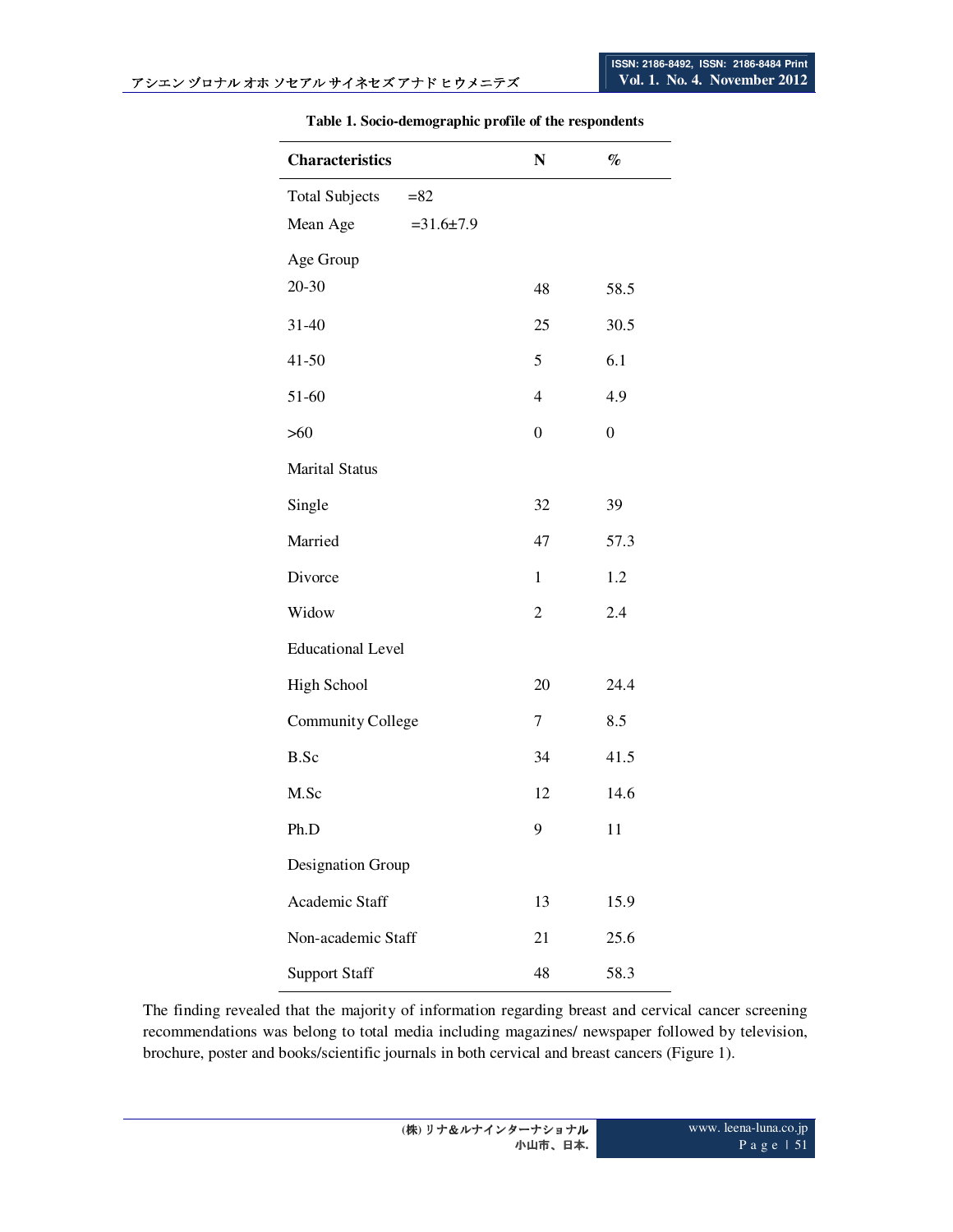

**Figure 1. Sources of information regarding Breast and Cervical Cancer Screening** 

The questionnaire was assessed the participants' knowledge and practice regarding standard recommendation for screening of breast and cervical cancer. The results indicated that their knowledge about breast self examination (BSE), Clinical breast examination (CBE) and mammography (76.3%, 64.5% and 41.6% respectively) were higher than their practice (26.8 %, 17.1% and 8.3% respectively). In case of cervical cancer screening also the staff's practice (14.3%) was more than 3 times less than their information level (46.4%) (Figure 2).



**Figure 2. Knowledge and Practice score regarding Breast and Cervical Cancer Screening** 

#### **DISCUSSION**

The finding indicated that the subjects' practice regarding both cancer screening was likely less than their knowledge level which have been showed in other studies not only in Malaysia (Chee *et al.,*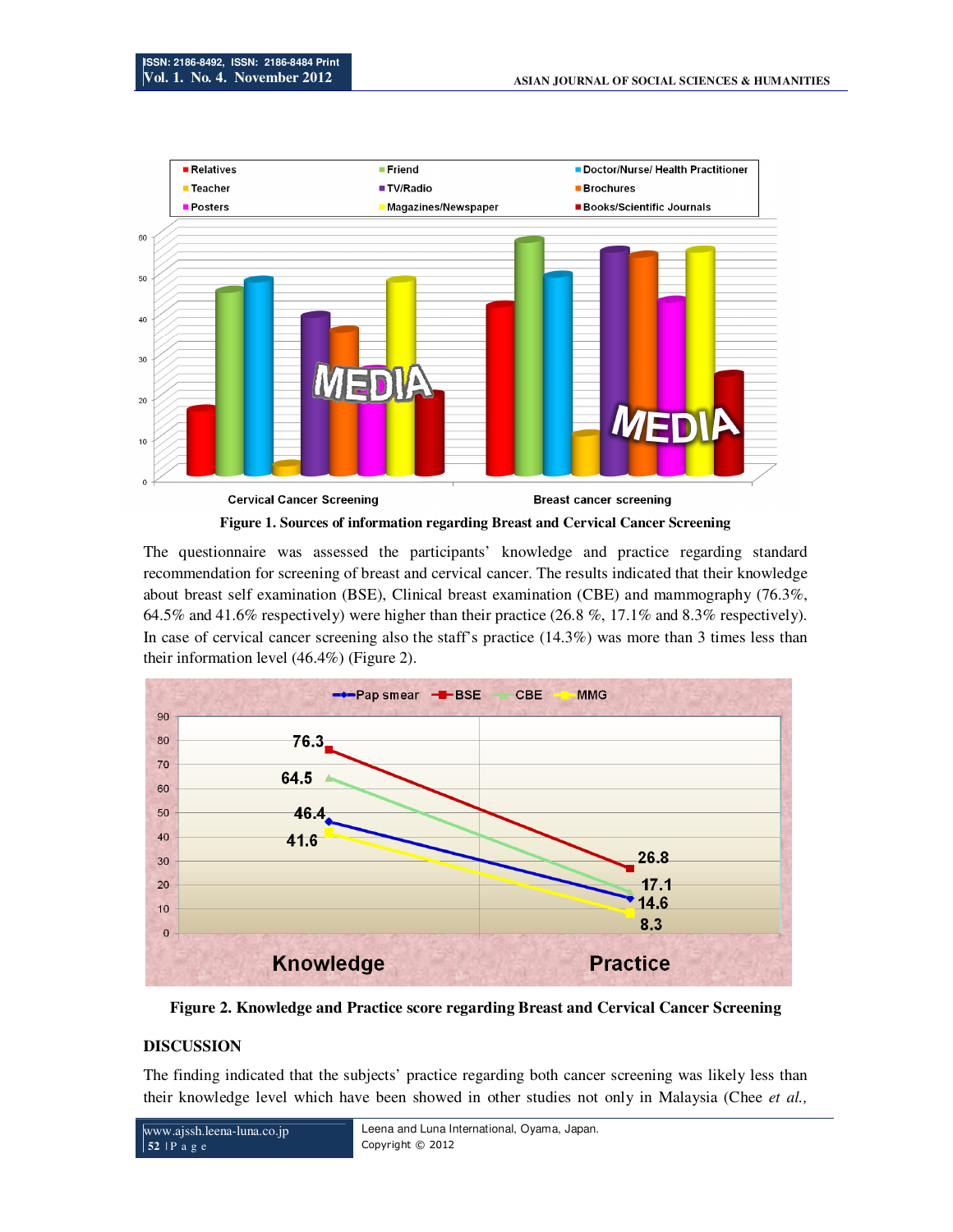2003; Rahman, 2003; Hadi, 2010; Othman *et al.,* 2009; Wong *et al.,* 2009) but also globally (Yeoh *et al.,* 2006; Twinn *et al.,* 2002; Rutlege *et al.,* 2001; Ni-Riain *et al.,* 2001; Ibrahim & Odusanya, 2009). Improving screening coverage will remain an important strategy for combating breast and cervical cancer in Malaysia. The focus should be on the policy-making context, improving awareness and the screening infrastructure, and making the service better accessible to women (Othman & Rebolj, 2009)**.** Since the mass media were the main sources of getting cancer screening information, it seems that there are some taboos in disseminating knowledge through media which could not able to change screening practice. Fortunately, the emergence of new media and information and communication technologies (ICT) has provided new ways to help bypass social taboos and provide effective education. Taboo that stifles discussion of cancer in the media had to be broken and women must know the importance of regular screenings for breast and cervical cancer.

Incidents of breast and cervical cancer are higher in the West but the cure rates are also much higher (Jemal *et al.,* 2010) and the main reason is the culture and knowledge of not only the patients (women), but also of the doctors, health system, community and the media.

However, besides sensitization, there is also the need of breaking the taboo. It is very disheartening that in the 21st Century, there are women who still consider their anatomy to be a taboo. If you'd ask them to look at themselves, naked, in the mirror, they would be ashamed to do so (Messelis  $\&$ Callewaert, 2008). In many ways, communication about cancer and cancer control is a restricted subset of health communication. Communications about cancer deal with a topic that is scary, negative, and may impact, in some way, virtually everyone. Communicating about cancer includes all of the goals extant in other forms of health communication: awareness (e.g., of new treatments and findings), reinforcement of behaviors that decrease cancer risk (e.g., NOT smoking), knowledge gain (e.g., creating messages that give people information about cancer, medication, treatment, etc.), persuasion (e.g., changing people's minds about the health risks of common and uncommon behaviors such as getting a tan, drinking a glass of wine, or having yearly mammograms), and behavior change (e.g., getting screened, stopping smoking, eating more vegetables). Communication about cancer may be highly targeted (e.g., teens, women over 55, sufferers of a specific condition) or it may be aimed at the entire population (e.g., messages about healthy eating and lifestyles or the danger of too much sun). In other words, communication about health in general and cancer in particular is much like any other sort of goal-directed communication. Policy makers must determine the audience for their message, the goal of their message, what medium can be used to reach that audience, and then they must build an effective message (Pickle *et al.,* 2006). A broad range of strategies based on social psychological theories and models of behaviour could introduced as ways to promote more effective communication approaches to women cancer prevention and care. It seems that the most related theory is the limited capacity model of motivated mediated message processing which purposed by Lang (2005). It is a theory about how individuals' process mediated messages. The theory is meant to be applicable to all contents, all media, and all goals. The medium, the content of the message, and the goal of the message are variables within the theory. Different media, contents, and goals will lead to different patterns of motivational and cognitive responses in viewers that, interacting with the structure and content of the messages and the individual differences of the media user, determine a great deal about how a message is processed, including which parts of the message are attended to, encoded, and stored and how the message is evaluated and liked. Future research in this perspective should be done to learn how to optimize cancer messages for specific target audiences using specific media to convey that information.

#### **CONCLUSION**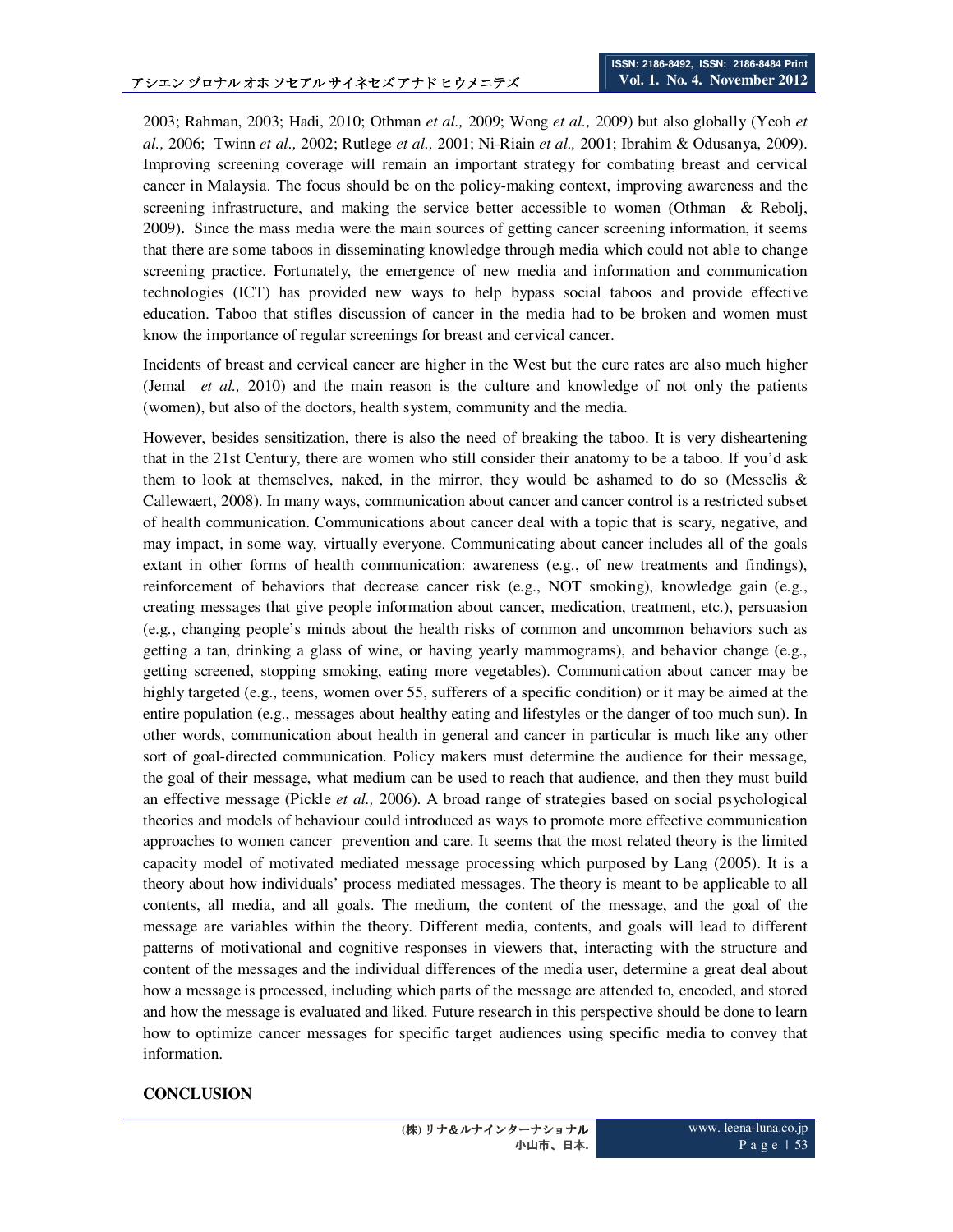Taboo that stifles discussion of cancer in the media had to be broken and women must know the importance of regular screenings for breast and cervical cancer and other forms of the disease. For people living in areas that cannot easily access explicit gynecological cancers materials due to social, cultural or other constraints, these results suggest that it is possible to design curricula that are socially acceptable and accurate which transfer through suitable media, that promote significant gains in learning, retention, and changes in attitudes and consequently screening practice. Furthermore, these materials can encourage learners to proactively seek more information regarding the taboo topic and share prevention information with others. Educators who are reticent to teach about such subjects due to embarrassment or lack of health expertise can utilize similar applications to educate students who are able to deliver information to target groups using acceptable media. Such efforts can also close the existing gap between female knowledge and practice.

#### **REFERENCES**

- Adeeb, N., Nur-Azurah, A.G., Ong, F.B., Seri, S.S., Shamsuddin, K., Noor-Aini, M.Y., Sharifah, N.A. and Zahiah, M. (2008). Utility of Pap Smears and Mammograms in Midlife Urban Malaysian Women. *Med & Health.3(1): 59-68.*
- Chee, H.L., Rashidah, S. and Shamsuddin, K. (2003). Knowledge and practice of breast self examination and Pap smear screening among a group of electronics women workers. M J Malaysia;. 58(3):320-329.
- Ghotbi, N. and Anai, A. (2012). Assessment of the Knowledge and Attitude of Female Students towards Cervical Cancer Prevention at an International University in Japan. *Asian Pacific Journal of Cancer Prevention.* 13, 897-900.
- Hadi, M.A., Hassali, M.A., Shafie, A.A. and Awaisu, A. (2010). Evaluation of breast cancer awareness among female university students in Malaysia. *Pharmacy Practice.* 8, 29-34.
- Ibrahim, N.A. and Odusanya, O.O. (2009). Knowledge of risk factors, beliefs and practices of female healthcare professionals towards breast cancer in a tertiary institution in Lagos Nigeria. *BMC Cancer*, 9, 76.
- Jemal, A., Center, M.M. and DeSantis.C. (2010). Global Patterns of Cancer Incidence and Mortality Rates and Trends. Cancer Epidemiol Biomarkers Prev; 19(8) ;1893-1907.
- Lang, A., Shin, M. and Lee, S. (2005). Sensation seeking, motivation, and substance use: A dual system approach. Media Psychology, 7, 1-29.
- Lim, G.C.C., Rampal, S. and Halimah, Y. (2008). Cancer incidence in Peninsular Malaysia, 2003- 2005. Kuala Lumpur: National Cancer Registry.
- Looi, L.M., Zubaidah, Z., Cheah, P.L, Cheong, S.K., Gudurn, H.R., Iekhsan, O., Ikram, S.I., Jamal, R., Mak, J.W., Othman, N.H., Puteri, J.N., Rosline, H., Sabariah, A.r., Seow, H.F. and Sharifah, N.A. (2004). Research on cancer diagnosis in Malaysia: current status. *Malays J Pathol*. 26(1):13-27.
- McDonald, S. Sasllow, D. and Alciati, M.H. (2004). Performance and reporting of clinical breast examination: A review of literature cancer, CA cancer J clin. 54 (6): 54 :345-361.
- Messelis, E. and Callewaert, G. (2008). *Breaking the taboo:* Empowering health and social service professionals to combat violence against older women within families. National Report Belgium, Roeselare/Zottegem, , Belgium: Lachesis/Vlaams Meldpunt Ouderenmisbehandeling.